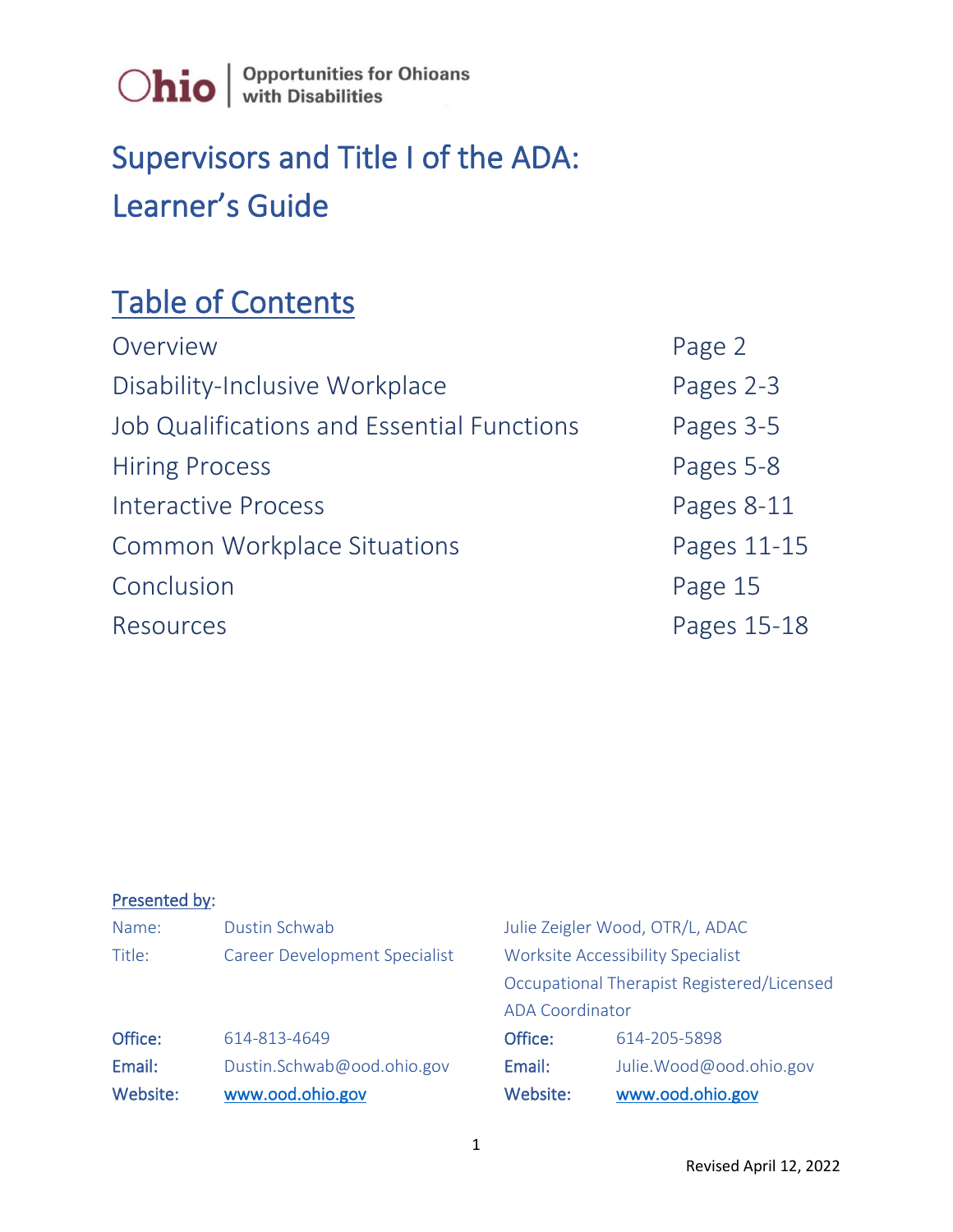### **Overview**

Opportunities for Ohioans with Disabilities (OOD) supports employers in creating workplaces that are diverse and inclusive of employees with disabilities. One way OOD does this is through providing consultations and training on creating disability-inclusive and accessible workplaces.

This learner's guide is a reference companion to a webinar which addresses the key role supervisors have in navigating the hiring process and supervising employees under Title I of the Americans with Disabilities Act (ADA). Employers often train human resources (HR) professionals on Title I and overlook the importance of training supervisors on their role. This can lead to supervisors being uncomfortable with managing employees with disabilities, feeling unsure of what they can ask or do, and confused about how to handle discussions about reasonable accommodations.

Providing training for supervisors on Title I empowers them to contribute to the success of creating a disability-inclusive workplace, hiring, and employing individuals with disabilities, and adhering to employer responsibilities under Title I.

This learner's guide provides information and best practices to support supervisors and will address these valuable topics:

- Disability-Inclusive Workplace
- Job Qualifications and Essential Functions
- Hiring Process
- Interactive Process
- Reasonable Accommodation
- Common Workplace Situations

**The information included is for educational purposes, is not an exhaustive list, and is not intended as legal advice.** 

### Disability-Inclusive Workplace

According to the Centers for Disease Control and Prevention (CDC), one in four adults in the United States have a disability "that impacts major life activities," totaling 61 million Americans. According to the American Psychiatric Association, 19% of adults in the United States, which is nearly one in five Americans, experience some form of mental illness. According to the U.S. Department of Labor's Office of Disability Employment Policy, "it is likely that most employers have at least one employee with a psychiatric disability."

According to studies referenced in the Northeast ADA Center's "The Small Business at Work Toolkit," employees with disabilities perform as well as or better than employees without disabilities and are absent less and stay on the job longer than employees without disabilities. These results demonstrate that hiring and retaining qualified and talented employees with a disability is a good business decision.

Individuals with disabilities can encounter a variety of barriers when competing for or performing jobs they are qualified for. One type of barrier is the attitudes and opinions of hiring professionals which can include unfounded fears, misconceptions, stereotypes, and presumptions about an individual's ability to perform the job and work safely. Another barrier can occur when a new supervisor changes or removes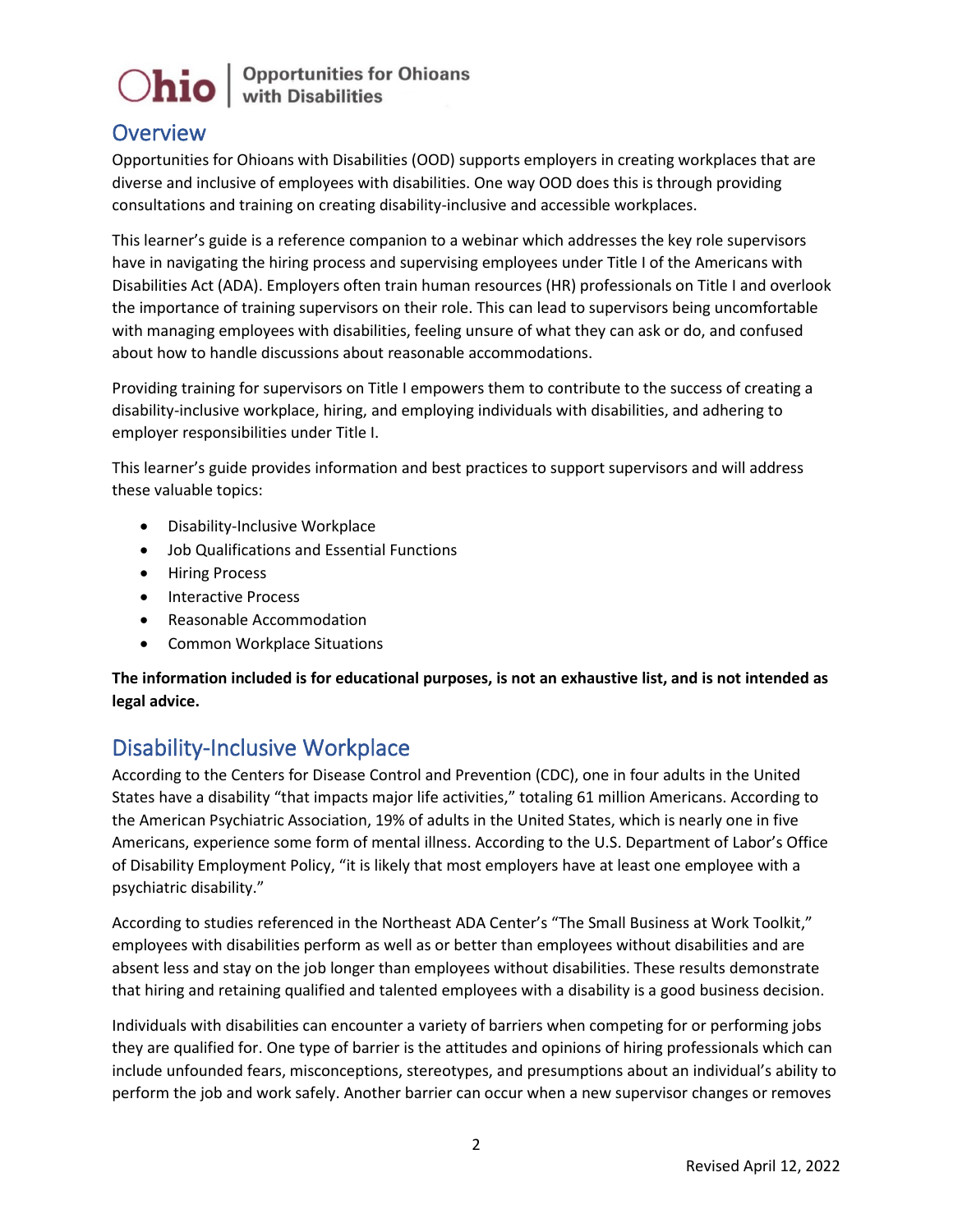an existing reasonable accommodation, whether purposely or by accident, which can impact the employee's job performance negatively or result in the unnecessary termination of a qualified employee.

Supervisors can greatly influence an employer's efforts to create a disability-inclusive workplace and the employment success of individuals with disabilities. Employers are encouraged to obtain top-level leadership support that recognizes the importance of the supervisor's role and prioritizes communicating best practices to supervisors on an ongoing basis including when a change in supervisor occurs.

One best practice is to educate supervisors on disability awareness. OOD offers no-cost training for employers on Disability Awareness and Disability Etiquette geared toward making everyone feel more comfortable and included at work. OOD's Disability Etiquette training defines disability, includes practical examples of respectful interactions with people with disabilities, and addresses proper language usage. This training can be customized for a virtual or onsite delivery and an archived version is available for on-demand access. For more information, please visit the links below:

- Contact your Business Relations Specialists to schedule a training via the OOD [website.](https://ood.ohio.gov/wps/portal/gov/ood/information-for-employers/business-relations-team/)
- Review OOD's "Disability Education Resources" via the OOD [website.](https://ood.ohio.gov/wps/portal/gov/ood/information-for-employers/employer-resources/no-cost-disability-etiquette-and-awareness-training)
- View OOD's "Disability Etiquette" on-demand webinar via the OOD [website.](https://ood.ohio.gov/wps/portal/gov/ood/information-for-employers/employer-resources/06-disability-etiquette-training)

This learner's guide and accompanying webinar offer best practices and guidance to include in training for supervisors to promote employment success for individuals with disabilities and adherence to responsibilities under Title I for employers.

### Job Qualifications and Essential Functions

Before the hiring process begins for an open position, it is a best practice to create the job's qualification standards and essential functions. Supervisors may have a role in establishing these or applying them to hiring decisions and performance evaluations. Because of this, it is important to inform supervisors of general best practices as well as the requirements under Title I to ensure success.

### Qualification Standards

Qualification standards are job requirements intended to measure a person's ability to perform a specific job. The ADA does not prohibit employers from creating qualification standards and does not require a qualification standard to apply only to the job's essential functions. However, when qualification standards are applied to individuals with disabilities, the standards must be "job-related and consistent with business necessity."

- Job-related means a standard applies to a specific job as opposed to a general class of jobs.
- Consistent with business necessity means a standard applies to the essential functions of a specific job.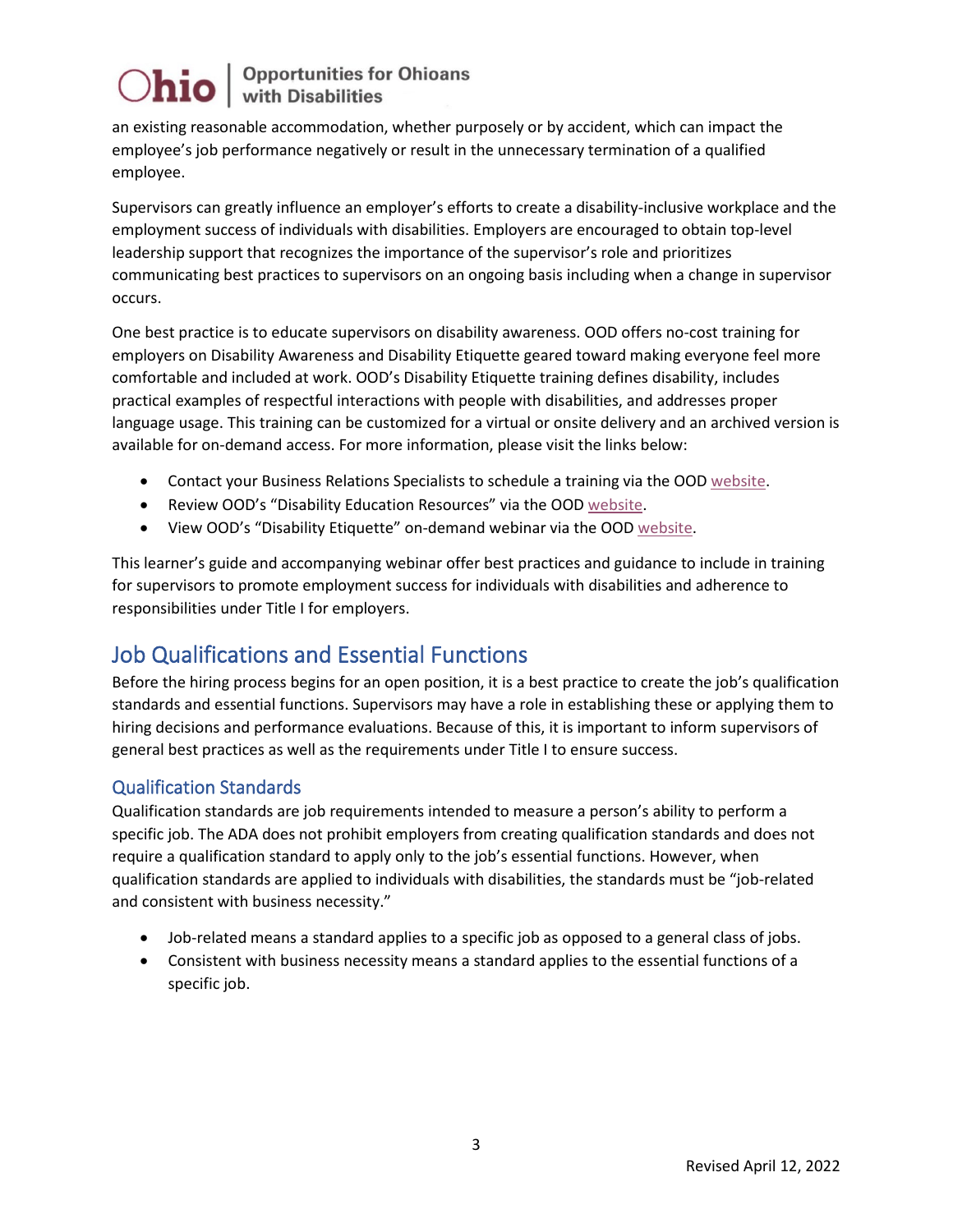Employers may consult with supervisors when determining or reviewing qualification standards. Here are examples of qualification standards directly from the Technical Assistance Manual for Title I of the ADA from the Job Accommodation Network's (JAN) [website:](https://askjan.org/publications/ada-specific/Technical-Assistance-Manual-for-Title-I-of-the-ADA.cfm?csSearch=3385932_1#spy-scroll-heading-39)

- Education,
- Skills,
- Work experience,
- Licenses or certifications,
- Physical and mental abilities,
- Health and safety, and
- Other job-related requirements, such as judgment, ability to work under pressure, or interpersonal skills.

Qualification standards may be obtained in more than one way. Informing supervisors of how qualification standards apply to individuals with disabilities may ensure they are described accurately. Here are some examples:

- A qualification standard may have been previously written as the "ability to take shorthand dictation" because at one time this is how employees performed recording notes during meetings. However, if a current employee is recording notes from meetings by transcribing what is discussed at the meeting from a recorded dictation, then the qualification standard as written is not job-related.
- A qualification standard that requires an employee to have a driver's license may or may not be discriminatory. For example, an employer should consider whether it is discriminatory to require an employee to have a driver's license to perform the essential job function of attending meetings in the public. An employee may be able to meet this essential function by attending these meetings in other ways, such as using public transportation or through video conferencing.

#### Essential Functions

Essential functions are the basic work tasks and critical duties of a specific job an employee must be able to perform. Title I requires qualified individuals with disabilities to be able to perform the job's essential functions, with or without a reasonable accommodation. The ADA does not limit employers in determining their jobs and their essential functions.

Employers may consult with supervisors when determining or reviewing essential functions. Informing supervisors of how essential functions apply to individuals with disabilities may ensure they are written accurately. It is important to know work tasks can often be performed in more than one way. To support this, essential functions should be written based on the outcome of the task instead of the customary method used to perform the task. Here are some examples:

• Instead of stating an essential function of the job is to lift and carry 40 pounds, consider stating the essential function is to move and transport 40-pounds boxes filled with supplies 100 feet. It may be possible for an individual with a physical disability to achieve the outcome of the essential function in another way, such as by using a lifting device and a cart on wheels to move and transport the item.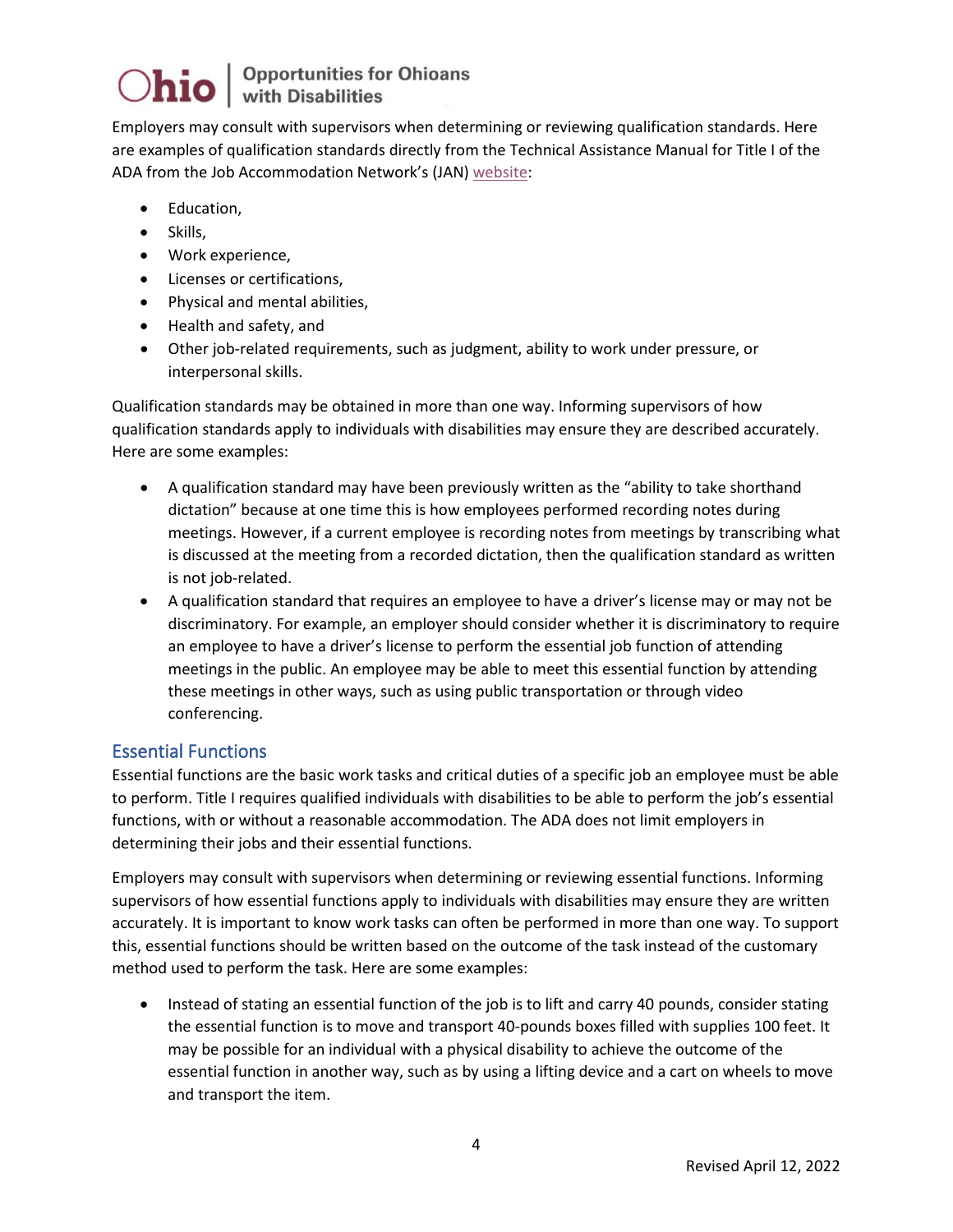• Instead of stating an essential function is the ability to talk and hear over the phone, consider stating the essential function is to communicate with customers over the phone who are inquiring about products and services to exchange accurate information. It may be possible for an individual with a hearing disability to achieve the outcome of the essential function in another way, such as by using a phone with captioning or a video relay system.

Employers hire qualified individuals to achieve outcomes through performing work tasks. It is a best practice to describe essential functions in terms of what is expected to be achieved, not on the customary way the job has always been performed.

### Hiring Process

Supervisors who are involved in the hiring process have an important role in identifying qualified candidates and adhering to the employer's responsibilities under Title I. Best practices for the hiring process address the definition of disability, the application of qualification standards and essential functions, and the two phases of preemployment.

### Definition of Disability

The definition of disability under the ADA has three parts. The first part defines disability as a person who has "a physical or mental impairment that substantially limits one or more major life activities." The second part defines disability as a person who has "a record of such an impairment". The third part defines disability as a person who "is regarded as having such an impairment."

These definitions are intended to protect individuals with disabilities and individuals who are perceived by others to have a disability from discrimination in employment. This protection is necessary to prevent the discriminatory actions sometimes taken by hiring professionals when they make decisions based on "stereotypes, fears, or misconceptions about disability" and "unsubstantiated concerns about productivity, safety, insurance, liability, attendance, costs of accommodation, accessibility, workers' compensation costs or acceptance by co-workers and customers."

As previously discussed, it is a best practice is to educate supervisors on Disability Awareness. This type of training can make supervisors more aware of any personal biases they have towards individuals with disabilities and help them to feel more comfortable when conducting an interview. Furthermore, this training can help a supervisor to understand that behaviors such as lack of eye contact or a flat affect (lack of emotional expression) can be a characteristic of certain types of disabilities. Each person is unique and how a disability impacts a person will also be unique. Here are two examples:

- An applicant with autism may display decreased eye contact during an interview, but this does not mean the applicant is not interested in the job or engaged with the interviewer.
- An applicant taking a medication to treat a mental health condition may display a flat affect, but this does not mean the applicant is not enthusiastic about the job.

#### Qualification Standards

Hiring decisions often include determining if a candidate meets the job's qualification standards before considering whether a candidate is qualified to perform the essential functions of the job. Qualification standards are the prerequisites for the job and are often used to predict a candidate's performance.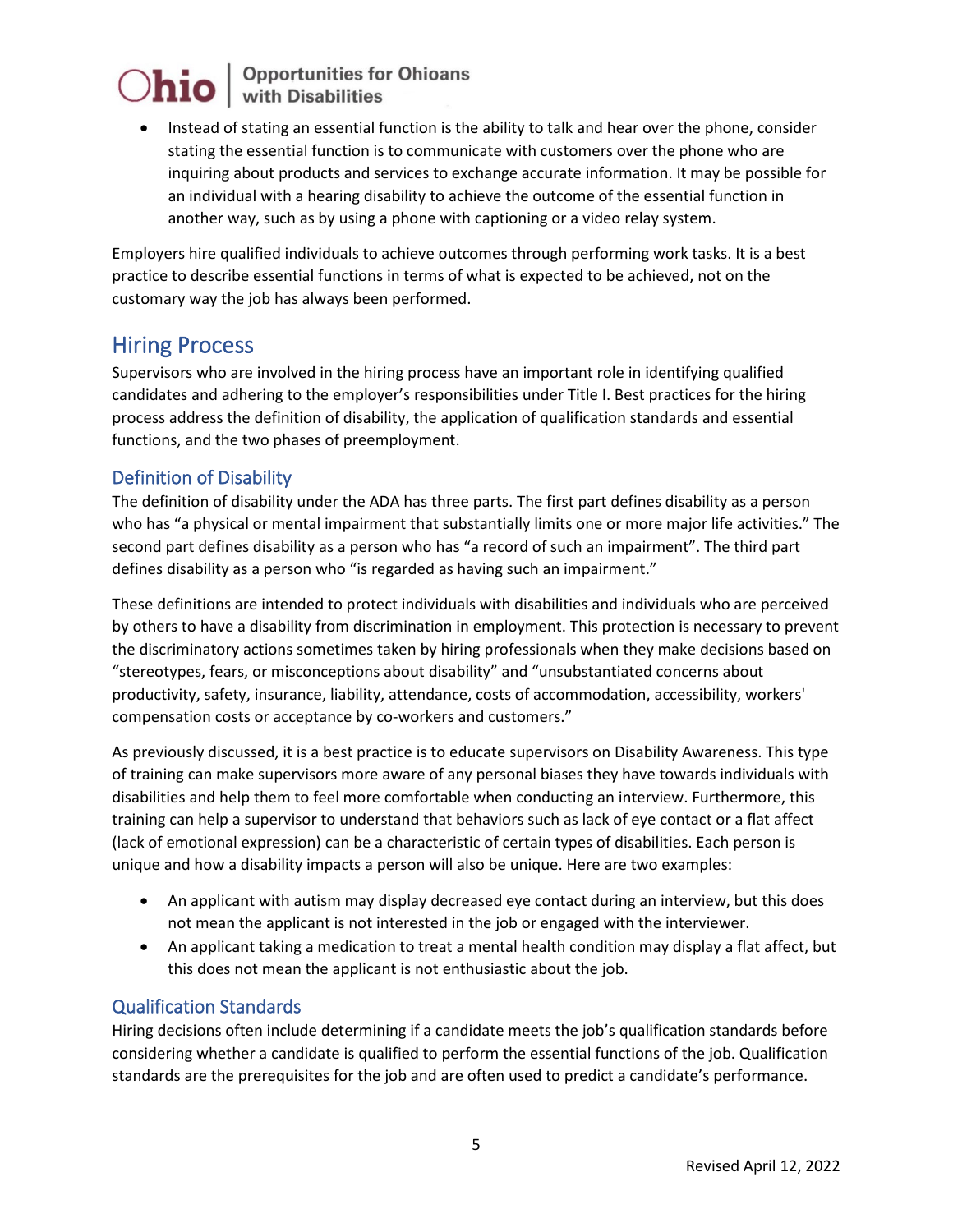When a decision is made to not hire a candidate with a disability who does not meet a qualification standard, the standard must be "job-related and consistent with business necessity." When a standard that is "job-related and consistent with business necessity" screens out a candidate with a disability, the employer must consider whether a reasonable accommodation exists which enables the candidate to meet the qualification standard. When making decisions about whether candidates are qualified for the job, it is important to train supervisors on the ADA implications associated with qualification standards. Making the wrong decision may result in legal liability for the employer. Here is an example to illustrate this concern:

- A hiring manager is provided with a job description that includes a qualification standard which indicates a lifting requirement of 50 pounds. The hiring manager interviews a candidate who discloses a physical disability that prevents lifting more than 25 pounds. The hiring manager decides the candidate is not qualified for the position.
- If this qualification standard is not "job-related and consistent with business necessity," it would be unlawful to use the standard to screen out the candidate with a disability.
- If this qualification standard is "job-related and consistent with business necessity," it would be unlawful to use the standard to screen out the candidate with a disability without considering whether a reasonable accommodation exists to enable the candidate to meet the qualification standard.

It is important to train supervisors to recognize when a qualification standard is or is not "job-related and consistent with business necessity" and when reasonable accommodation must be considered. How to address a known disability during the hiring process is discussed in the Preemployment section of this learner's guide.

#### Essential Functions

Customarily, when a candidate meets the job's qualification standards, the hiring manager then considers if the candidate is qualified to perform the job's essential functions. Title I requires employers to determine whether a candidate with a disability is qualified for the job based on the ability to perform the job's essential functions, with or without a reasonable accommodation. The candidate with a disability does not have to be able to perform the marginal functions of the job because these can be removed or swapped with a coworker as a form of reasonable accommodation. However, an employer does not have to remove an essential function as a form of reasonable accommodation.

When determining whether a candidate with a disability is qualified to perform an essential function, supervisors should be trained to focus their evaluation on the candidate's ability to achieve the outcome of the work task instead of on the ability to perform the task the way it is customarily done. A reasonable accommodation may enable the candidate to effectively perform the job in another way.

#### Preemployment

Once a candidate is identified, the preemployment phase begins which includes interviewing, testing, making an offer, and administering post-offer medical inquiries and examinations. The preemployment process includes the pre-offer phase and the post-offer phase. It is helpful to provide guidance for supervisors on what they can and cannot ask, how to address a known disability, and the role of reasonable accommodations in the hiring process.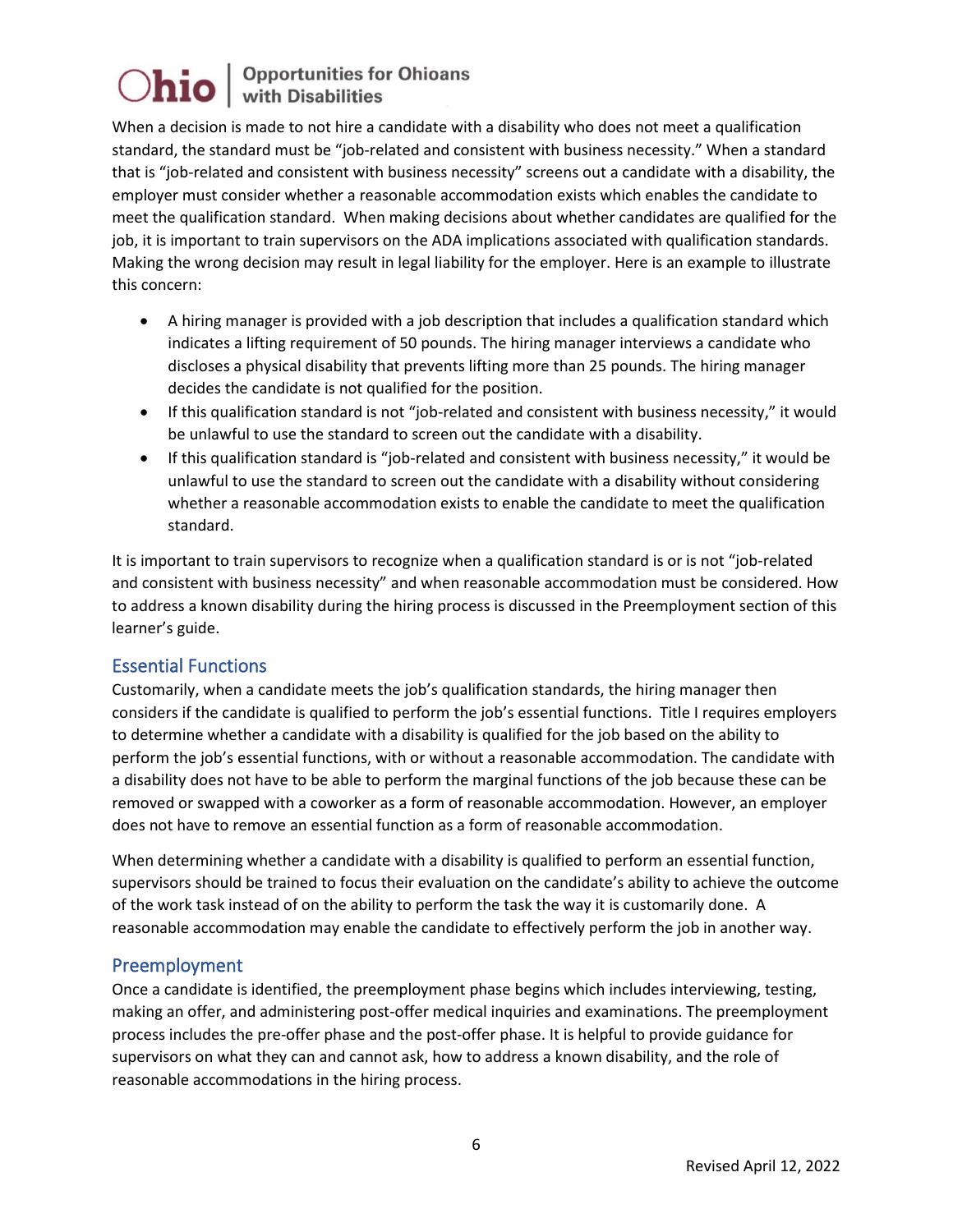

#### Pre-Offer Phase

Employers are permitted to make inquiries with candidates to assess whether they are qualified for the job and to determine health and safety at work. Title I provides criteria for obtaining this information in the pre-offer and post-offer phases.

In the pre-offer phase, employers may **NOT** ask disability-related questions or administer medical exams. Employers are permitted to ask questions about the candidate's ability to perform the job's essential functions. Train supervisors to focus the interview on the candidate's ability to do the job and not on disability.

In the pre-offer phase, an employer may do the following to evaluate a candidate's qualifications:

- Ask questions about the ability to meet qualification standards.
- Ask questions about the ability to perform job tasks if not phrased in terms of disability:
	- $\circ$  For example, an employer may describe the physical requirements of the job, such as maneuvering 25-pound boxes stacked on skids to a cart 36-inches high and ask the candidate if he or she can perform this task.
- Ask **ALL** candidates to describe or demonstrate how they would perform job tasks, with or without reasonable accommodation.

#### Known Disability

When a candidate has a known disability (a disability that is obvious or disclosed by the candidate) and the employer reasonably believes the disability may interfere with or prevent the candidate from performing a job task, the candidate may be asked to describe or demonstrate how this job task would be performed, **even if other candidates are not asked to do so**. For example:

- If a candidate has one arm and a job task includes maneuvering bulky items onto shelves up to six-feet high, the employer could ask the candidate to describe or demonstrate how he or she would perform this function, with or without a reasonable accommodation. Make sure the question is not phrased in terms of disability and is focused on job performance.
- If the candidate states he or she could perform this function with the use of an accommodation, either provide this accommodation for the candidate to demonstrate the job task or allow the candidate to describe how he or she would perform this job task.

If a candidate has a known disability that would **NOT** reasonably interfere with performing a job task, the employer can only ask the candidate to describe and/or demonstrate how he or she would perform this task if **ALL** candidates were asked to do this.

#### Post-Offer Phase

In the post-offer phase after a formal job offer had been made, disability-related questions may be asked, and medical exams may be required if this applies to **ALL** candidates receiving a job offer in the same job category. A job offer is permitted to be conditioned based on the results of the questions and/or exams. If these results lead to screening out a candidate due to a disability, the decision must be "job-related and consistent with business necessity." If a candidate is screened out due to safety, the employer must demonstrate "direct threat." In either case, reasonable accommodation must be considered.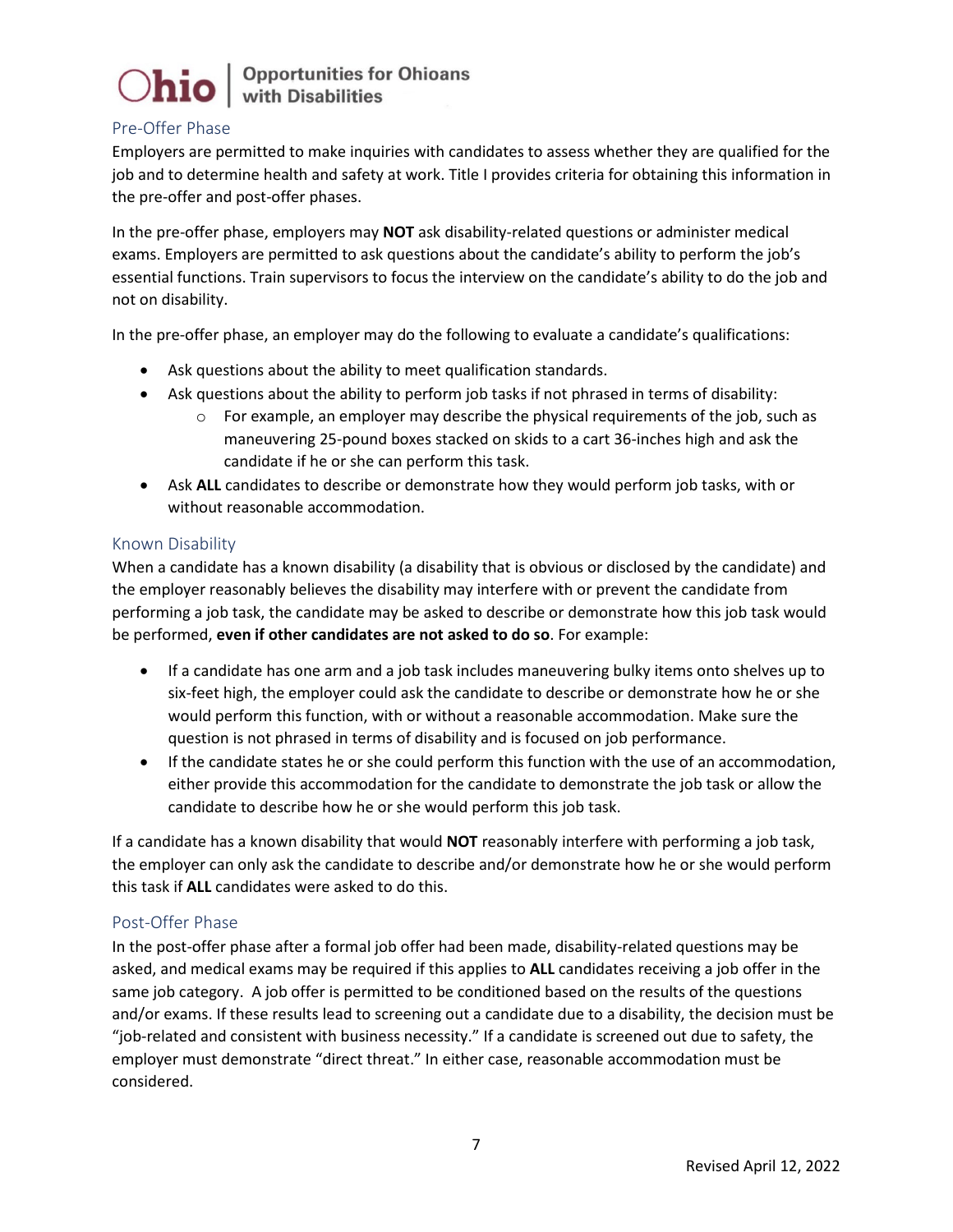#### Reasonable Accommodations

Candidates with disabilities may request reasonable accommodations to compete for or perform jobs. Educate supervisors on the types of reasonable accommodations that may be used for the hiring process. Here are some examples:

- Conducting interviews in physical built or virtual environments that are accessible.
- Providing written information in alternative formats, such as large print, braille, or audio.
- Providing a qualified reader to read written materials.
- Providing a qualified scribe to assist with completing forms or taking notes.
- Asking direct questions, rephrasing questions, and giving examples for understanding.
- Providing a sign language interpreter.
- Permitting the use of a service animal. Remember to consider relief areas.
- Allowing a job coach to be present.
- Providing questions to the candidate ahead of time.
- Permitting the use of speech to text technology.
- Allowing the candidate time to process the question before answering.

Inform supervisors that confidentiality rules apply to the disclosure of a disability and a request for a reasonable accommodation. Confidentiality criteria will be discussed later in this learner's guide.

### Interactive Process

Title I of the ADA requires covered employers to provide reasonable accommodations (RA) to qualified applicants and employees with disabilities during the hiring process and employment unless the accommodation causes an undue hardship. The ADA requires employers to engage in an informal process, known as the interactive process, with the applicant or employee making the accommodation request. The interactive process helps both parties to better understand what is needed and how to identify an effective solution. Supervisors have an important role in the interactive process when it comes to recognizing a request, knowing what to do with a request, assisting in identifying, implementing, and monitoring a reasonable accommodation, and adhering to confidentiality guidelines. It is important for supervisors to follow the interactive process to ensure employer's responsibilities are met under Title I and to ensure reasonable accommodations are communicated to new supervisors when necessary to remain effective.

#### Request

Research conducted by Cornell University revealed employees with a disability "are at least 60% more likely to disclose their disability to a supervisor than to human resources." Because of this, training is recommended for all supervisors on how to recognize a request for an accommodation and what steps to take when they receive one.

The interactive process begins when an applicant or employee with a disability makes a request for a change or communicates a barrier in the hiring process or at work related to a medical condition or a disability. A request may be made in the individual's preferred form of communication and use plain language. The request is not required to be in writing or reference the ADA, Title I, or the term reasonable accommodation. A request can be made at any point in the hiring process or during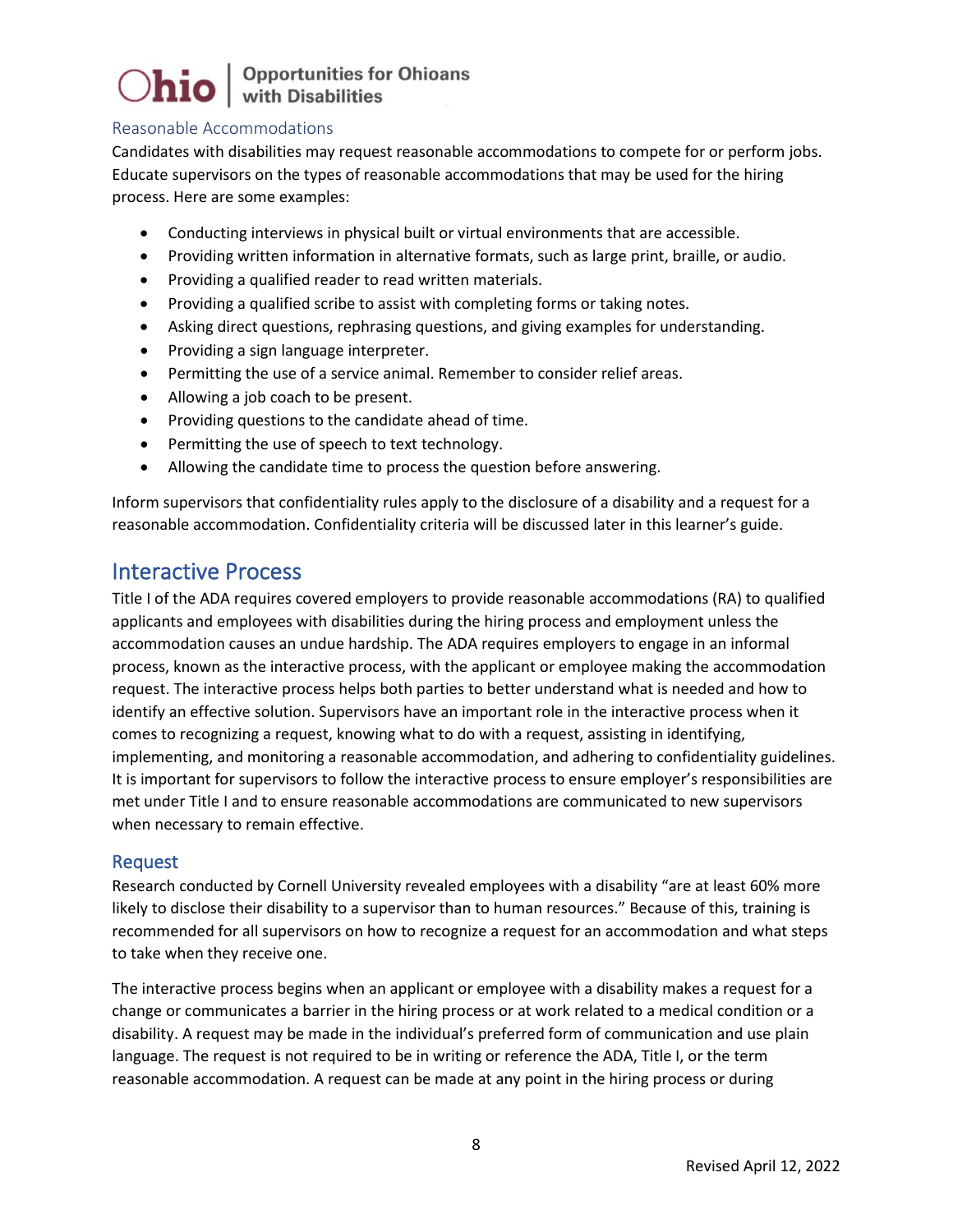employment. If it is not clear whether a request has been made, ask the applicant or employee to clarify what is needed and why.

When a request is received, the supervisor should be aware of his or her role in the employer's interactive process. This often includes referring the individual making the request to the contact person or department responsible for receiving and facilitating reasonable accommodation requests. This person or department will be unique to each employer.

Examples of what is and what is not a request for an accommodation can be found in guidance from the U.S. Equal Employment Opportunity Commission (EEOC) [website](https://www.eeoc.gov/laws/guidance/enforcement-guidance-reasonable-accommodation-and-undue-hardship-under-ada#intro) in the section titled "Requesting Reasonable Accommodation."

#### Role in the Process

The facilitation of the interactive process customarily occurs within the employer's Human Resources (HR) department. Supervisors can contribute in an important way to the employer's process for identifying, implementing, and monitoring reasonable accommodations.

#### Identify Reasonable Accommodation

During the interactive process when the reasonable accommodation is being identified, a supervisor may be asked for input on effective ideas. During this step, the job description may be reviewed for essential functions to assist in identifying what task the reasonable accommodation will enable the employee to perform. This is an example of why it is important to write essential functions based on the outcome of the task instead of on the way the task is customarily performed. Often there is more than one way to perform a task, and so during this phase of the interactive process, it is helpful to be open to new ideas. The EEOC has organized reasonable accommodations into the following types:

- Making the work environment accessible,
- Restructuring a job,
- Permitting a flexible schedule,
- Altering or providing equipment and services,
- Modifying policies, and
- Providing reassignment.

Understanding these types of accommodations helps to build awareness of the many possibilities reasonable accommodations offer. Here are examples of some of these types of reasonable accommodations:

- Provide a visual alarm for a baker who is deaf or hard of hearing to use when baking bread.
- Remove or swap the marginal functions of a job between coworkers.
- Permit a flexible schedule so an employee with anxiety disorder can leave early one day per week to attend a therapy session for eight weeks.
- Provide a stand magnifier to enable an employee with low vision to read printed documents and reference materials.
- Modify a "No Food" policy to permit an employee with diabetes to keep food and drink at her workstation to take with medication as needed.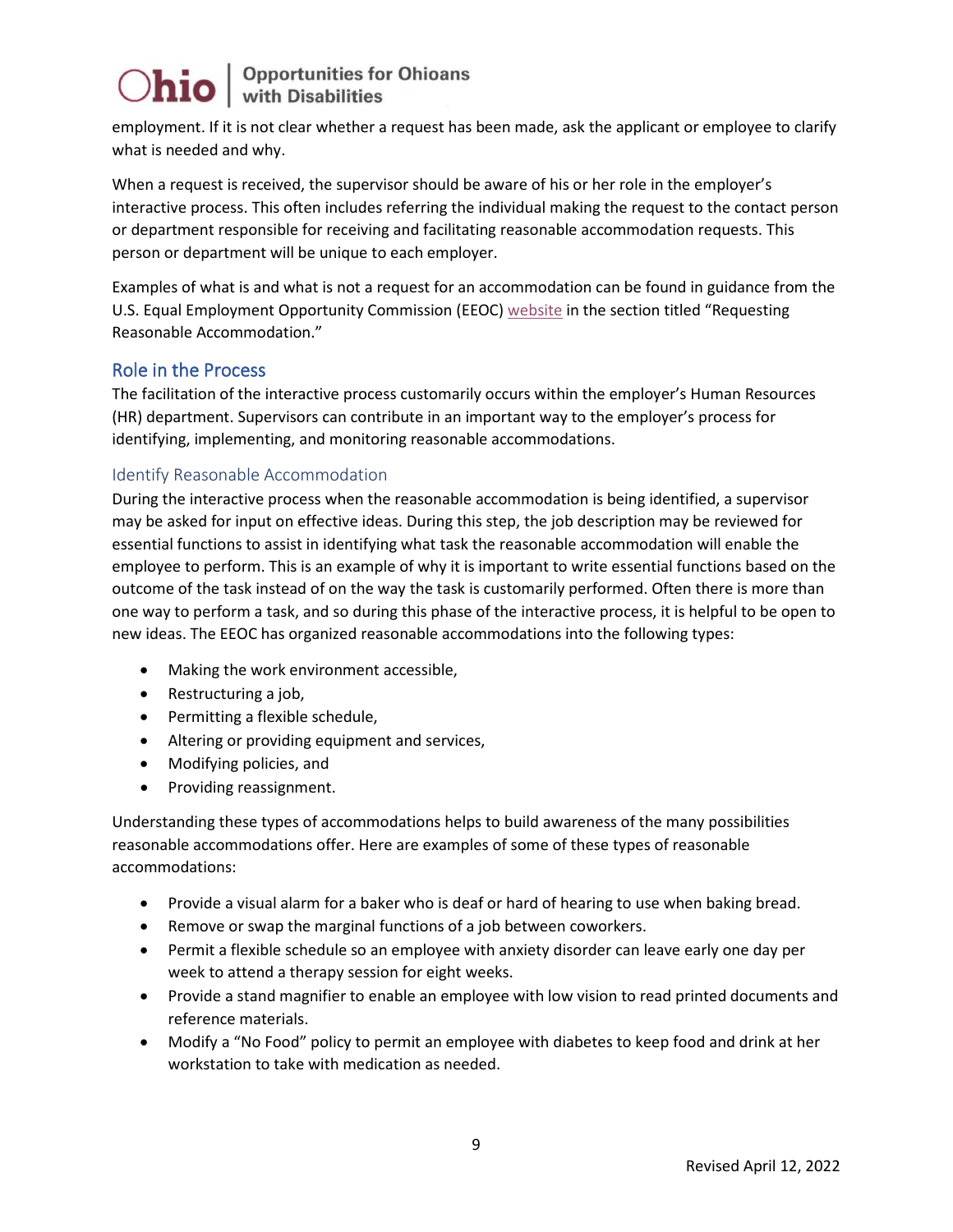#### Implement Reasonable Accommodation

Once a reasonable accommodation is identified, supervisors have a role in ensuring accommodations are implemented properly. Although supervisors are not permitted to know the confidential information related to the need for the accommodation, they are permitted to know what is necessary to successfully implement the solution. Here are some examples of how supervisors may be involved in implementing a reasonable accommodation:

- When equipment is provided as a form of reasonable accommodation, the supervisor may assist in ensuring the equipment is installed properly and make sure the employee is trained on how to use the equipment.
- When a schedule change or policy modification is provided as a form of reasonable accommodation, the supervisor may assist in ensuring workflow and employee coverage is adequate.
- When outside services are provided as a form of reasonable accommodation, such as for American Sign Language interpretation, the supervisor may assist in ensuring the service is provided on time and effectively.

Supervisors may further support the implementation of a reasonable accommodation by making sure any necessary steps are completed, communicating with subject matter experts involved in the process, and checking to ensure the accommodation is effective.

#### Monitor Reasonable Accommodation

Once a reasonable accommodation has been successfully implemented, supervisors have a role in ensuring the accommodation remains effective. Accommodations can stop being effective due to a change in the employee's disability or due to a work-related change with a job, supervisor, equipment, or the workplace. At times, accommodations that once were reasonable may become an undue hardship for the employer. Because of these reasons, it is important to periodically monitor all reasonable accommodations.

It is a best practice for the supervisor to encourage ongoing communication with the employee and to advise the employee that he or she will be checking on the effectiveness of the accommodation periodically. The employee should be advised to inform the supervisor when there are changes or problems with the accommodation and who else to inform, such as a contact in HR.

#### New Supervisor

It is important for a new supervisor to be aware of the reasonable accommodations being used by the employees they manage so the accommodations remain effective. There can be times when a change of supervisor has a negative impact on the effectiveness of a reasonable accommodation an employee with a disability is using to perform the job. This may be due to a reasonable accommodation being altered or removed by the new supervisor. Or this can occur when the new supervisor is unaware of a reasonable accommodation because a previous supervisor implemented the accommodation without following the employer's interactive process and thus, the accommodation is not documented. Although this may have worked well in the situation, the interactive process should be followed according to the employer's policy so employees with disabilities have what they need to perform their jobs and to ensure these accommodations remain in place should a change of supervisor occur.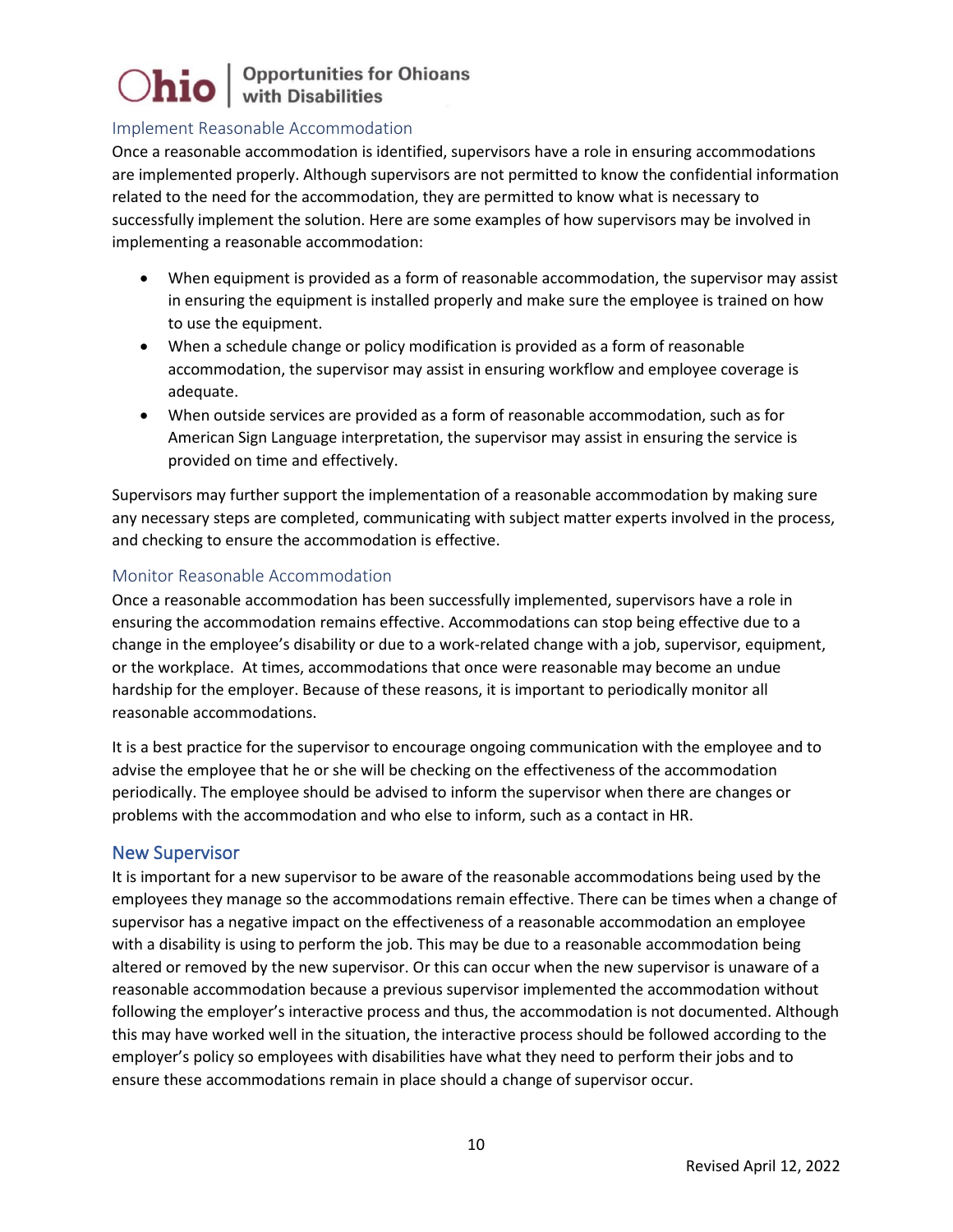To encourage a successful change from one supervisor to the next, train new supervisors on their responsibilities under Title I and make them aware of the existing reasonable accommodations currently implemented. Also, train existing supervisors on their role in following the employer's interactive process to ensure accommodations are recorded.

### **Confidentiality**

Supervisors should be made aware of confidentiality rules regarding medical information and reasonable accommodations. In addition, supervisors should be advised on how to properly respond to coworkers that have questions about another coworker's reasonable accommodation.

During the interactive process, all personal and medical information obtained must be kept confidential. This includes information received through accommodation requests, discussions, disability-related inquiries, medical examinations, documentation, implementation, and monitoring for effectiveness. The EEOC indicates medical information must be kept in separate medical files apart from general personnel files, whether stored in physical filing cabinets or in electronic databases. Here are some examples of circumstances when medical information may be shared with designated parties:

- Necessary information may be shared with employees responsible for facilitating reasonable accommodations when handling safety and emergency situations,
- Information specific to the proper implementation and use of a reasonable accommodation may be shared with designated supervisors, and

An employer is not permitted to share unnecessary confidential information. For example, a supervisor may need to know about an accommodation, such as a modification to a break schedule. However, the supervisor is not permitted to know the medical information behind the need for the accommodation.

At times, coworkers may ask their supervisors about the reasonable accommodations they notice a colleague receiving in the workplace. Because the ADA prohibits employers from disclosing an employee's disability, the supervisor is not permitted to tell the coworker the colleague has a disability or is receiving a reasonable accommodation. Instead, what the employer may consider is providing training for supervisors on confidentiality guidelines and how to respond to these types of questions. According to the EEOC guidance, here are examples of how the employer or supervisor may respond:

- Emphasize the employer's policy of assisting any employee who encounters difficulty at work,
- Explain that these types of situations are personal, and it is the employer's policy to follow confidentiality guidelines, and
- Reassure the coworker that his or her privacy would be respected in a similar situation.

### Common Workplace Situations

Supervisors encounter common workplace situations when managing employees and are sometimes unclear on what to do when disability is involved. It is important to inform supervisors of how to navigate situations such as addressing low performance, misconduct, and safety concerns.

#### Performance

To be considered qualified under the ADA, an individual with a disability must meet the job's qualification standards that are job-related and consistent with business necessity and be able to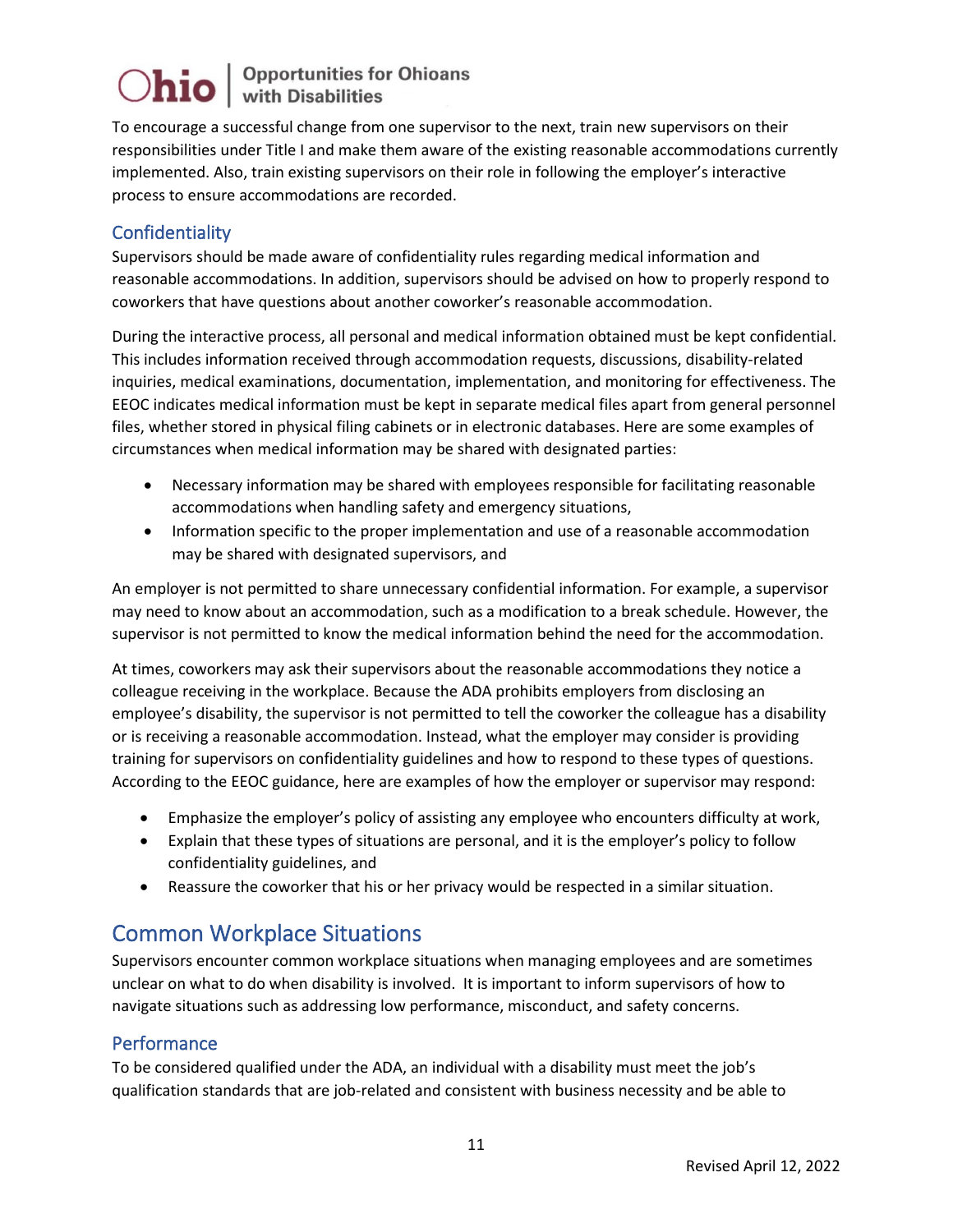perform the essential functions of the job, with or without reasonable accommodation. Based on this, supervisors may expect all employees, including employees with disabilities, to be qualified to perform the essential functions of the job.

Part of a supervisor's responsibilities is performance management which includes addressing low performance. Low performance should generally be handled the same way with all employees in the same job class. Failing to address low performance puts an employee at a disadvantage to improve performance and request a reasonable accommodation when needed.

An employee's disability often does not impact meeting performance expectations. When disability does contribute to job performance, a low performance review may be the first indication to an employee that their disability is contributing. An employee may choose to disclose a disability during this discussion and may or may not request a reasonable accommodation.

When an employee responds to a low performance rating by disclosing a disability and attributes this to the low performance, clearly communicate the performance expectations and ask the employee in what way the disability is affecting job performance. A best practice is to focus the conversation on the job's performance expectations, the low performance problem, and ways to improve performance, not on the disability.

If the employee does not ask for a reasonable accommodation, the supervisor may ask what they can do to help the employee meet the performance expectations. Because the employee disclosed a disability, the supervisor can ask if the employee is requesting a reasonable accommodation to meet performance expectations. If the employee indicates what would help or would like to explore ideas, the supervisor should refer the employee to the appropriate HR contact to begin the interactive process as they would any request for a reasonable accommodation. If the employee declines help, provide the employee with information of whom to contact if he or she decides to pursue options another time. When an employee responds to a low performance rating by disclosing a disability and requesting a reasonable accommodation, one must be considered, and the interactive process should begin promptly.

Supervisors have asked how to discuss low performance with an employee when the supervisor thinks the employee has a disability which is contributing to the low performance, but the employee has not requested an accommodation. In general, the supervisor should focus his or her discussion on job performance by providing a clear explanation of the performance measure that is not being met and what the performance expectation includes. A best practice is to ask the employee what you can do to help them meet the performance expectation without mentioning disability. Guidance from the EEOC states it is generally preferable that a discussion about disability be initiated by the employee, not the employer, to focus on performance and to prevent unintentionally regarding or treating the employee as an individual with a disability.

When an employee with a disability responds to a low performance rating by disclosing a disability and states this is contributing, the employer is permitted to apply the consequences that apply to any employee with low performance in the same job class. Providing a reasonable accommodation does not require employers to:

- Accept low performance,
- Withhold consequences for low performance,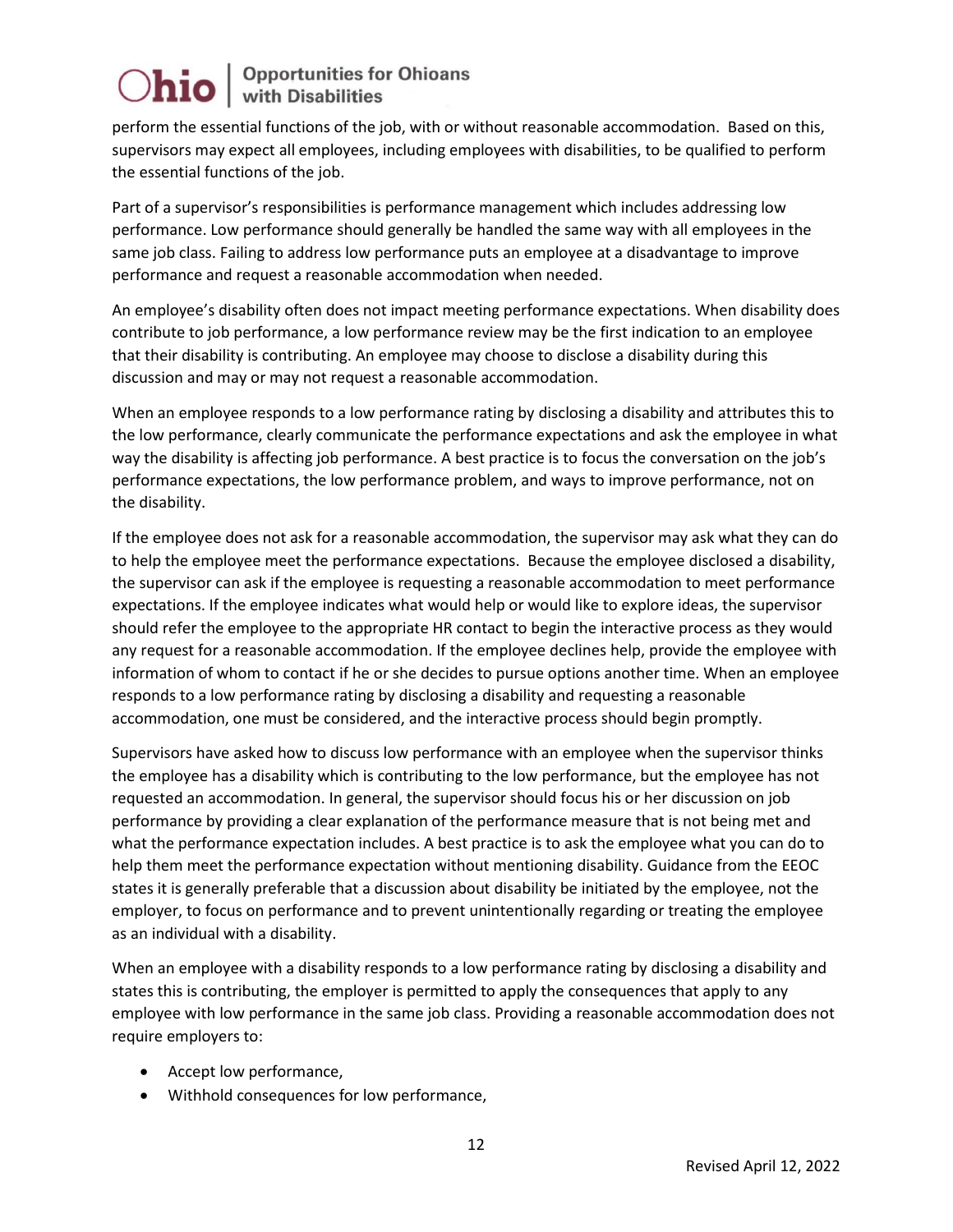# $\bigcirc$ hio  $\big|$  Opportunities for Ohioans

- Raise a performance rating, or
- Assign a rating that does not reflect actual performance.

#### **Conduct**

Title I of the ADA does not generally prevent an employer from establishing conduct rules and consequences for misconduct. Supervisors may expect all employees, including employees with disabilities, to meet conduct standards. When an employee with a disability violates a conduct rule and the disability is not a contributing factor, the employee may be disciplined with the same consequences that would apply to any employee who violates the same conduct rule. Here are some examples of conduct rules:

- Prohibition on violence,
- Prohibition on stealing,
- Prohibition on destroying property,
- Prohibition on insubordination,
- Prohibition on alcohol or drug use on the job,
- Requirement to treat customers with respect, and
- Requirement to treat coworkers with respect.

Employers are required to provide reasonable accommodations for qualified employees with disabilities, when one is needed, unless doing so causes an undue hardship. Often employees with disabilities do not need reasonable accommodations to meet conduct standards. When an employee's disability contributes to misconduct, a reasonable accommodation may enable the employee to meet the conduct standard effectively.

Because reasonable accommodation is "prospective," this obligation does not require supervisors to excuse past misconduct or withhold consequences for conduct violations when an employee indicates a disability contributed. The conduct rule must be "job-related and consistent with business necessity" and equally applied to all employees.

Determining a conduct rule is "job-related and consistent with business necessity" is based on criteria such as the disability-related symptom causing the misconduct, the frequency of the symptom, the nature of the job, the specific misconduct, and the work environment. This criterion is critical to consider when misconduct is related to an ambiguous rule such as "disruptive behavior" because what is considered unacceptable behavior may be unclear. Here is an example directly from the **EEOC** guidance about the same employee with the same disability in three different work situations:

- Steve has Tourette Syndrome, which is characterized by involuntary, rapid, sudden movements or vocalizations that occur repeatedly.
- In the first scenario:
	- $\circ$  Steve works as a teller at a bank and his behaviors have caused several customer complaints and are distracting his coworkers.
	- $\circ$  Because Steve's behavior causes him to not be able to perform the essential function of serving customers and because his behaviors are unduly disruptive to his coworkers, Steve is eventually terminated according to his employer's disciplinary procedures.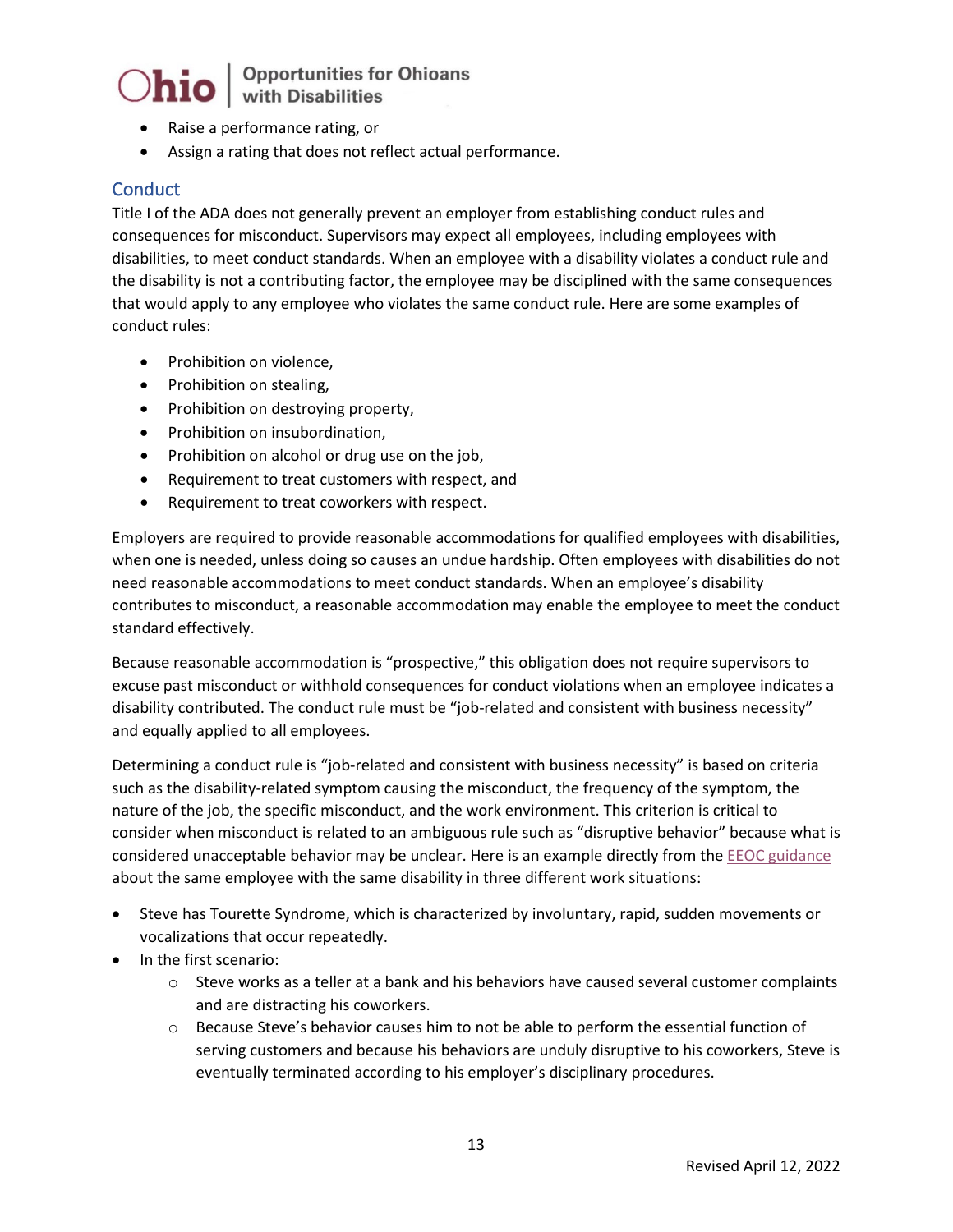# $\bigcirc$ hio  $\big|$  Opportunities for Ohioans

- $\circ$  The EEOC states in this example that termination is "permissible" because it is job-related and consistent with business necessity to require tellers "be able to conduct themselves in an appropriate manner when serving customers and refrain from interfering with the ability of coworkers to perform their jobs."
- In the second scenario:
	- $\circ$  Steve works as a teller at a bank but his behaviors are infrequent and do not interfere with providing customer service and are not disruptive to his coworkers.
	- $\circ$  Now, terminating Steve would be a violation of the ADA because it is not job-related and consistent with business necessity to require Steve refrain from these minor behaviors that do not interfere with his coworkers doing their jobs or with his delivery of "appropriate customer service."
- In the third scenario:
	- $\circ$  Steve works in a noisy environment and does not interact with customers and does not work near his coworkers. His behaviors do not distract his coworkers.
	- $\circ$  In this scenario, Steve's behavior is not causing him to be unqualified for his job or to be violating the conduct rule of disruptive behavior.

When an employee with a disability responds to counseling or discipline for misconduct by disclosing a disability and requesting a reasonable accommodation, the supervisor may apply the consequences for the misconduct and must refer the employee to the appropriate contact in HR to begin the interactive process.

### Safety

Under Title I of the ADA, employers may require as a qualification standard that applicants and employees not pose a direct threat in the work environment. A direct threat is defined in the [EEOC](https://www.eeoc.gov/laws/guidance/enforcement-guidance-ada-and-psychiatric-disabilities)  [guidance](https://www.eeoc.gov/laws/guidance/enforcement-guidance-ada-and-psychiatric-disabilities) as "a significant risk of substantial harm to the health or safety of the individual or others that cannot be eliminated or reduced by reasonable accommodation." A significant risk is considered a high risk, not just a slightly increased risk or a speculative or remote risk.

The direct threat standard must apply to all applicants and employees in a specific job class. If a qualification standard screens out or excludes an individual with a disability, the standard must be jobrelated and consistent with business necessity and reasonable accommodation must be considered.

The determination of direct threat must be determined through "an individualized assessment of objective and specific evidence about a particular individual's present ability to perform essential functions" and must not be based on generalized opinions, myths, stereotypes, assumptions, or unfounded fears about a disability. In addition, employers should take caution in applying "blanket" exclusion standards which exclude an entire classification of individuals with a particular disability. Applying this type of standard prevents an individualized assessment from occurring. These standards should be carefully reviewed because in most cases they will not meet the requirements of the ADA.

Here is an example about direct threat and making an assumption from the **EEOC's Technical Assistance** [Manual for Title I:](https://askjan.org/publications/ada-specific/Technical-Assistance-Manual-for-Title-I-of-the-ADA.cfm#spy-scroll-heading-39)

• "An employer cannot assume that a person with cerebral palsy who has restricted manual dexterity cannot work in a laboratory because s/he will pose a risk of breaking vessels with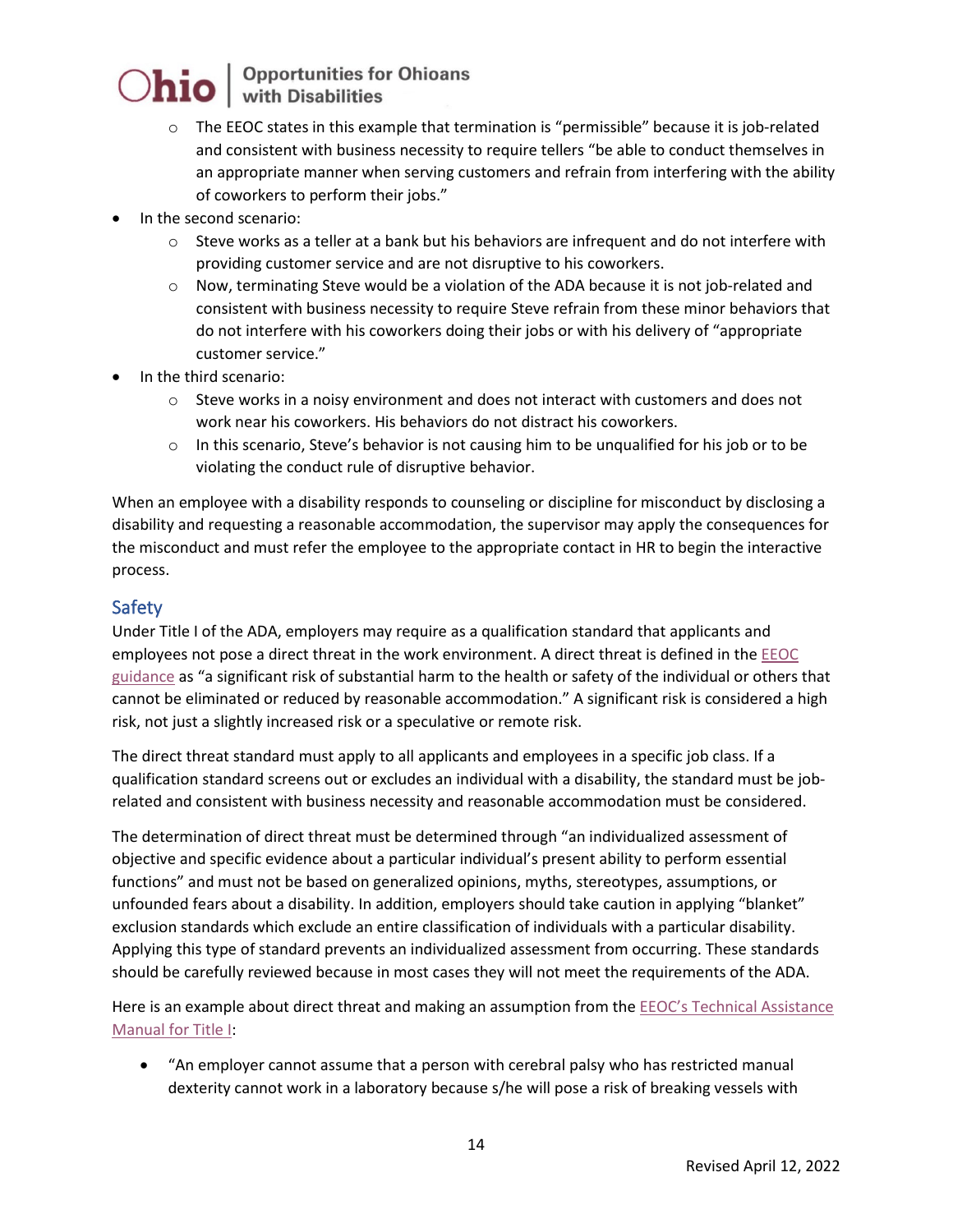dangerous contents. The abilities or limitations of a particular individual with cerebral palsy must be evaluated."

Here is an example about direct threat and making a generalization from th[e EEOC guidance:](https://www.eeoc.gov/laws/guidance/ada-primer-small-business#safetyconcerns)

• "You cannot automatically prohibit someone with epilepsy from working around machinery. Some forms of epilepsy are more severe than others or are not well-controlled. On the other hand, some people with epilepsy know when a seizure will occur in time to move away from potentially hazardous situations. Sometimes seizures occur only at night, making the possibility of a seizure on the job remote."

When direct threat exists, the employer must consider whether a reasonable accommodation exists which can eliminate or reduce the risk to an acceptable level.

Here is an example from the [Job Accommodation Network](https://askjan.org/publications/ada-specific/Technical-Assistance-Manual-for-Title-I-of-the-ADA.cfm#spy-scroll-heading-39) (JAN):

• "A deaf bus mechanic was denied employment because the transit authority feared that he had a high probability of being injured by buses moving in and out of the garage. It was not clear that there was, in fact, a "high probability" of harm in this case, but the mechanic suggested an effective accommodation that enabled him to perform his job with little or no risk. He worked in a corner of the garage, facing outward, so that he could see moving buses. A co-worker was designated to alert him with a tap on the shoulder if any dangerous situation should arise."

### **Conclusion**

OOD appreciates your interest in identifying solutions and resources to support a workplace that is diverse and inclusive of employees with disabilities. Each employee with a disability, each employer, and each workplace is unique and because of this, the effective strategy to create a work environment that is accessible and inclusive will be unique. We hope the information shared in this learner's guide and webinar are helpful in supporting your efforts.

### Resources

#### Disability-Inclusive Workplace

- American Psychiatric Association. ["What is Mental Illness?"](https://www.psychiatry.org/patients-families/what-is-mental-illness)
- Centers for Disease Control and Prevention. ["CDC: 1 in 4 US adults live with a disability"](https://www.cdc.gov/media/releases/2018/p0816-disability.html)
- Job Accommodation Network. "Out with the Old, In with the New...Supervisor"
- Job Accommodation Network. ["Technical Assistance Manual for Title I of the ADA"](https://askjan.org/publications/ada-specific/Technical-Assistance-Manual-for-Title-I-of-the-ADA.cfm?csSearch=3385932_1)
- Northeast ADA Center. ["The Small Business at Work Toolkit"](https://smallbusinessatwork.org/tool/1/playbook)
- Opportunities for Ohioans with Disabilities. ["Business Relations Team"](https://ood.ohio.gov/wps/portal/gov/ood/information-for-employers/business-relations-team/)
- Opportunities for Ohioans with Disabilities. ["Disability Education Resources"](https://ood.ohio.gov/wps/portal/gov/ood/information-for-employers/employer-resources/no-cost-disability-etiquette-and-awareness-training)
- Opportunities for Ohioans with Disabilities. ["Disability Etiquette On-Demand Webinar"](https://ood.ohio.gov/wps/portal/gov/ood/information-for-employers/employer-resources/06-disability-etiquette-training)
- U.S. Department of Labor's Office of Disability Employment Policy. "Accommodations for [Employees with Psychiatric Disabilities"](https://www.dol.gov/agencies/odep/program-areas/mental-health/maximizing-productivity-accommodations-for-employees-with-psychiatric-disabilities)

#### Job Qualifications and Essential Functions

• Job Accommodation Network. ["Job Description Topics"](https://askjan.org/topics/jobdesc.cfm?csSearch=2457457_1)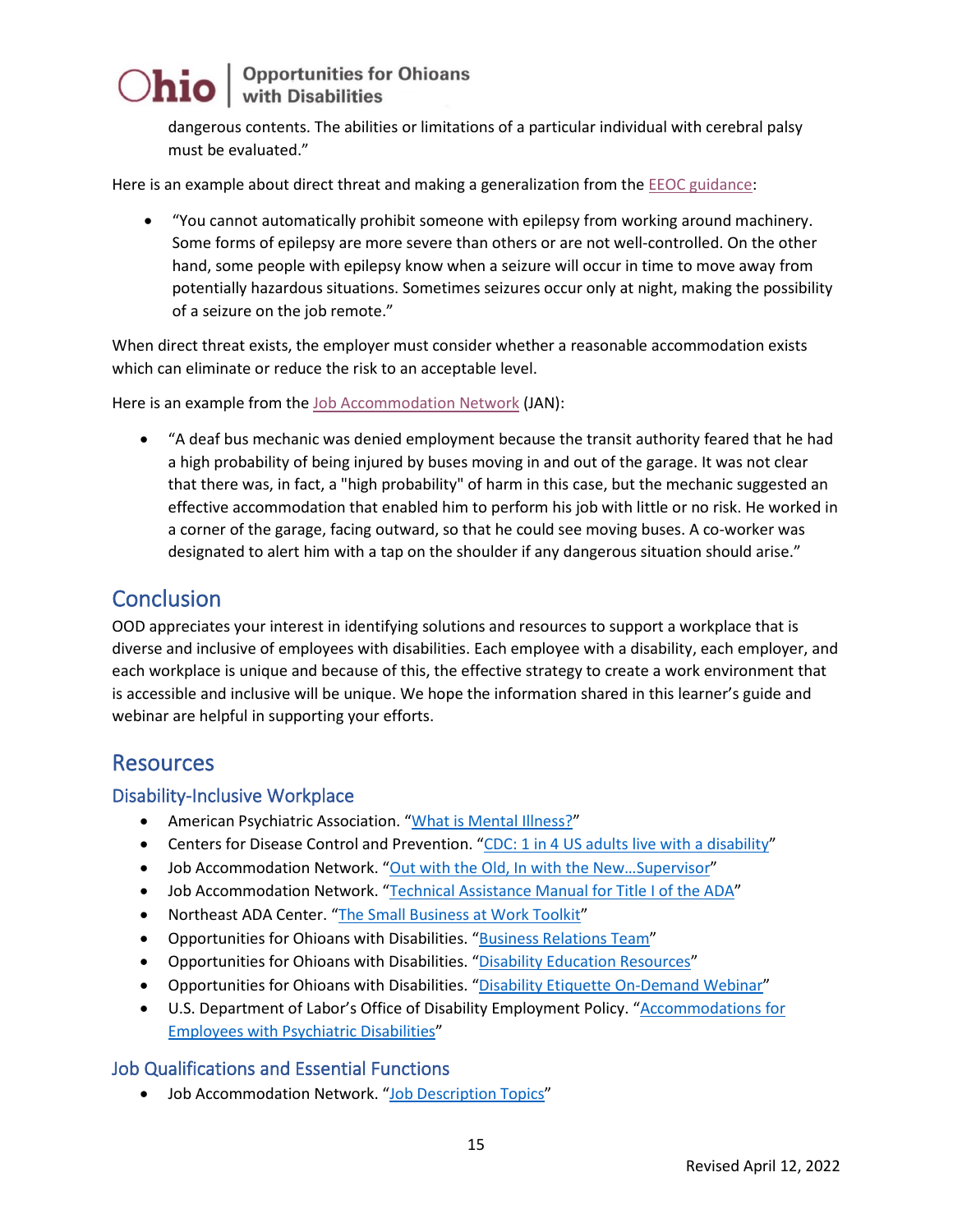# $\bigcirc$ hio  $\big|$  Opportunities for Ohioans

- Job Accommodation Network. ["Qualification Standards"](https://askjan.org/concerns/Qualification-Standards.cfm)
- Job Accommodation Network. ["Technical Assistance Manual for Title I of the ADA"](https://askjan.org/publications/ada-specific/Technical-Assistance-Manual-for-Title-I-of-the-ADA.cfm?csSearch=3385932_1)
- Opportunities for Ohioans with Disabilities. ["Business Relations Team"](https://ood.ohio.gov/wps/portal/gov/ood/information-for-employers/business-relations-team/)
- Opportunities for Ohioans with Disabilities. ["Disability Education Resources"](https://ood.ohio.gov/wps/portal/gov/ood/information-for-employers/employer-resources/no-cost-disability-etiquette-and-awareness-training)
- Opportunities for Ohioans with Disabilities. ["Disability Etiquette On-Demand Webinar"](https://ood.ohio.gov/wps/portal/gov/ood/information-for-employers/employer-resources/06-disability-etiquette-training)
- PACE University. ["Americans with Disabilities Act Compliant Words for Job Descriptions"](https://www.pace.edu/sites/default/files/files/ADA-compliant-words.pdf)
- U.S. Equal Employment Opportunity Commission. ["The ADA: Your Responsibilities as an](https://www.eeoc.gov/laws/guidance/ada-your-responsibilities-employer)  [Employer"](https://www.eeoc.gov/laws/guidance/ada-your-responsibilities-employer)

#### Hiring Process

- Job Accommodation Network. ["Technical Assistance Manual for Title I of the ADA"](https://askjan.org/publications/ada-specific/Technical-Assistance-Manual-for-Title-I-of-the-ADA.cfm?csSearch=3385932_1)
- Opportunities for Ohioans with Disabilities. ["Inclusive Hiring: Applicants with Disabilities On-](https://ood.ohio.gov/wps/portal/gov/ood/information-for-employers/employer-resources/07-inclusive-hiring-applicants-with-disabilities-training)[Demand Webinar"](https://ood.ohio.gov/wps/portal/gov/ood/information-for-employers/employer-resources/07-inclusive-hiring-applicants-with-disabilities-training)
- U.S. Equal Employment Opportunity Commission. ["Enforcement Guidance: Preemployment](https://www.eeoc.gov/laws/guidance/enforcement-guidance-preemployment-disability-related-questions-and-medical)  [Disability-Related Questions and Medical Examinations"](https://www.eeoc.gov/laws/guidance/enforcement-guidance-preemployment-disability-related-questions-and-medical)

#### Interactive Process

- Job Accommodation Network. ["Interactive Process"](https://askjan.org/topics/interactive.cfm)
- Job Accommodation Network. ["Technical Assistance Manual for Title I of the ADA"](https://askjan.org/publications/ada-specific/Technical-Assistance-Manual-for-Title-I-of-the-ADA.cfm?csSearch=3385932_1)
- Job Accommodation Network. ["The JAN Workplace Accommodation Toolkit"](https://askjan.org/toolkit/index.cfm)
- Opportunities for Ohioans with Disabilities. ["Navigating the Reasonable Accommodation Process](https://ood.ohio.gov/wps/portal/gov/ood/information-for-employers/employer-resources/navigating-the-reasonable-accommodation-process) [On-Demand Webinar"](https://ood.ohio.gov/wps/portal/gov/ood/information-for-employers/employer-resources/navigating-the-reasonable-accommodation-process)
- Opportunities for Ohioans with Disabilities. ["The Employers' ADA Handbook. Session 2:](https://ood.ohio.gov/information-for-employers/employer-resources/Employers-ADA-Handbook-Title-I-Overview)  [Reasonable Accommodations and Undue Hardship On-Demand Webinar"](https://ood.ohio.gov/information-for-employers/employer-resources/Employers-ADA-Handbook-Title-I-Overview)
- U.S. Equal Employment Opportunity Commission. ["Enforcement Guidance on Reasonable](https://www.eeoc.gov/laws/guidance/enforcement-guidance-reasonable-accommodation-and-undue-hardship-under-ada#intro)  [Accommodation and Undue Hardship under the ADA"](https://www.eeoc.gov/laws/guidance/enforcement-guidance-reasonable-accommodation-and-undue-hardship-under-ada#intro)

#### Common Workplace Situations

- Job Accommodation Network. ["Mother May I? Must I? Should I?"](https://askjan.org/articles/Mother-May-I-Must-I-Should-I.cfm)
- Job Accommodation Network. ["Out with the Old, In](https://askjan.org/articles/Out-with-the-Old-and-In-with-the-New-Supervisor.cfm) with the New"
- Job Accommodation Network. ["Technical Assistance Manual for Title I of the ADA"](https://askjan.org/publications/ada-specific/Technical-Assistance-Manual-for-Title-I-of-the-ADA.cfm?csSearch=3385932_1)
- Job Accommodation Network. ["The JAN Workplace Accommodation Toolkit"](https://askjan.org/toolkit/index.cfm)
- Opportunities for Ohioans with Disabilities. ["The Employers' ADA Handbook. Session 3:](https://ood.ohio.gov/information-for-employers/employer-resources/Employers-ADA-Handbook-Title-I-Overview)  [Performance, Conduct, and Safety On-Demand Webinar"](https://ood.ohio.gov/information-for-employers/employer-resources/Employers-ADA-Handbook-Title-I-Overview)
- U.S. Equal Employment Opportunity Commission. "Applying Performance and Conduct [Standards to Employees with Disabilities"](https://www.eeoc.gov/laws/guidance/applying-performance-and-conduct-standards-employees-disabilities)
- U.S. Equal Employment Opportunity Commission. "Enforcement Guidance on Reasonable [Accommodation and Undue Hardship under the ADA"](https://www.eeoc.gov/laws/guidance/enforcement-guidance-reasonable-accommodation-and-undue-hardship-under-ada#intro)
- U.S. Equal Employment Opportunity Commission. ["Enforcement Guidance on the ADA and](https://www.eeoc.gov/laws/guidance/enforcement-guidance-ada-and-psychiatric-disabilities)  [Psychiatric Disabilities"](https://www.eeoc.gov/laws/guidance/enforcement-guidance-ada-and-psychiatric-disabilities)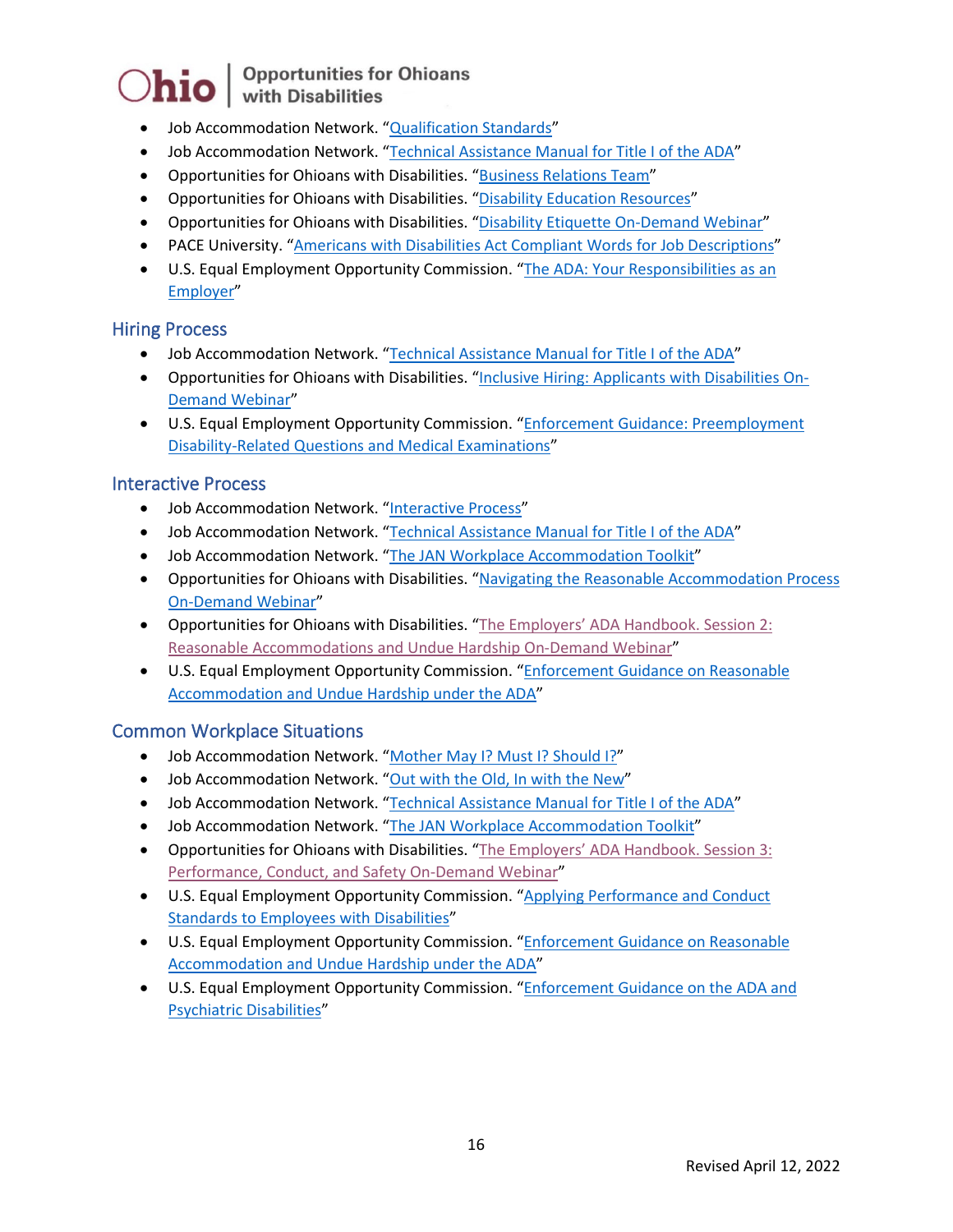#### OOD's Business Relations Team – see map on final two pages

- **Jon Hackathorn, Manager, Ohio Vocational Apprentice Program and State of Ohio Agencies**
	- o **Phone:** 614-306-1744
	- o **Email:** [jon.hackathorn@ood.ohio.gov](mailto:jon.hackathorn@ood.ohio.gov)
- **Cynthia L. Crews**, Business Relations Specialist in Southwest Ohio
	- o **Phone**: 513-309-5140
	- o **Email**: [cynthia.crews@ood.ohio.gov](mailto:cynthia.crews@ood.ohio.gov)
	- o **Counties served**: Adams, Brown, Butler, Champaign, Clark, Clermont, Clinton, Darke, Fayette, Greene, Hamilton, Highland, Logan, Madison, Miami, Montgomery, Preble, Shelby, Union, and Warren
	- o **Career Development Specialist**: Dustin Schwab
	- o **Colleges/Universities served**: Central State University, Miami University, University of Cincinnati, Wilberforce University, and Wright State University
- **Michael Hoag**, Business Relations Specialist in Northeast Ohio
	- o **Phone**: 216-210-7584
	- o **Email**: [michael.hoag@ood.ohio.gov](mailto:michael.hoag@ood.ohio.gov)
	- o **Counties served**: Ashtabula, Cuyahoga, Geauga, Lake, Medina, Portage, and Summit
	- o **Career Development Specialist**: Kris Wray
	- o **Colleges/Universities served**: Cuyahoga Community College, Kent State University, and The University of Akron
- **Kelly Jordan**, Business Relations Specialist in Southeast Ohio
	- o **Phone**: 614-204-4951
	- o **Email**: [kelly.jordan@ood.ohio.gov](mailto:kelly.jordan@ood.ohio.gov)
	- o **Counties served**: Athens, Delaware, Fairfield, Franklin, Gallia, Hocking, Jackson, Lawrence, Meigs, Monroe, Morgan, Perry, Pickaway, Pike, Ross, Scioto, Vinton, and Washington
	- o **Career Development Specialist**: Dustin Schwab
	- o **Colleges/Universities served**: Columbus State Community College, Ohio University, and The Ohio State University
- **Ron Klonowski**, Business Relations Specialist in East Central Ohio
	- o **Phone**: 330-312-4051
	- o **Email**: [ronald.klonowski@ood.ohio.gov](mailto:ronald.klonowski@ood.ohio.gov)
	- o **Counties served**: Ashland, Belmont, Carroll, Columbiana, Coshocton, Crawford, Guernsey, Harrison, Holmes, Jefferson, Knox, Licking, Mahoning, Morrow, Muskingum, Noble, Richland, Stark, Trumbull, Tuscarawas, and Wayne
	- o **Career Development Specialist**: Dustin Schwab, Kris Wray
	- o **Colleges/Universities served**: Central Ohio Technical College, Stark State College, and Youngstown State University
- **Jill Simpson**, Business Relations Specialist in Northwest Ohio
	- o **Phone**: 419-277-4894
	- o **Email**: [jill.simpson@ood.ohio.gov](mailto:jill.simpson@ood.ohio.gov)
	- o **Counties served**: Allen, Auglaize, Defiance, Erie, Fulton, Hancock, Hardin, Henry, Huron, Lorain, Lucas, Marion, Mercer, Ottawa, Paulding, Putnam, Sandusky, Seneca, Van Wert, Williams, Wood, and Wyandot
	- o **Career Development Specialist**: Kris Wray
	- o **Colleges/Universities served**: Bowling Green State University, Lorain County Community College, and The University of Toledo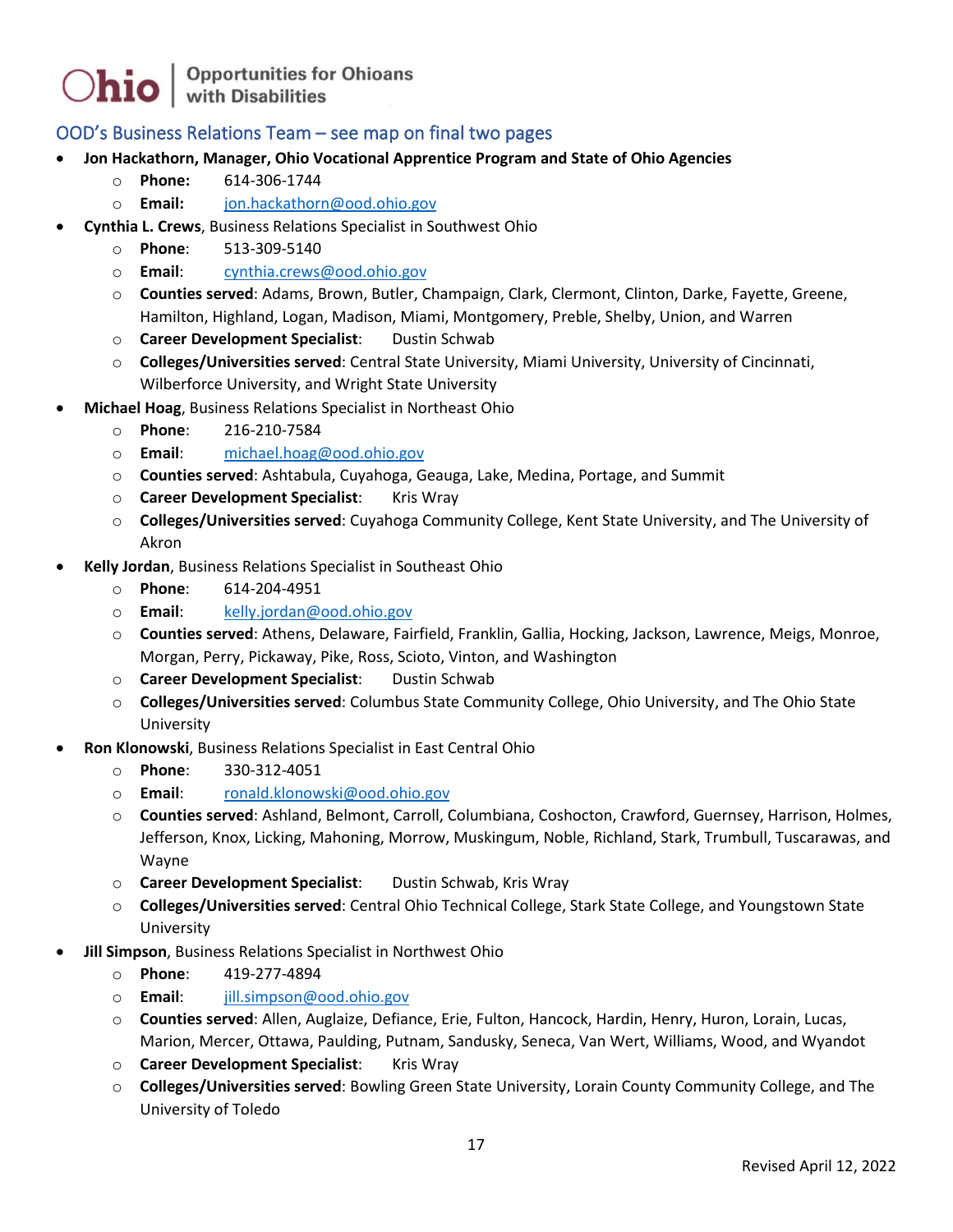

Revised April 12, 2022